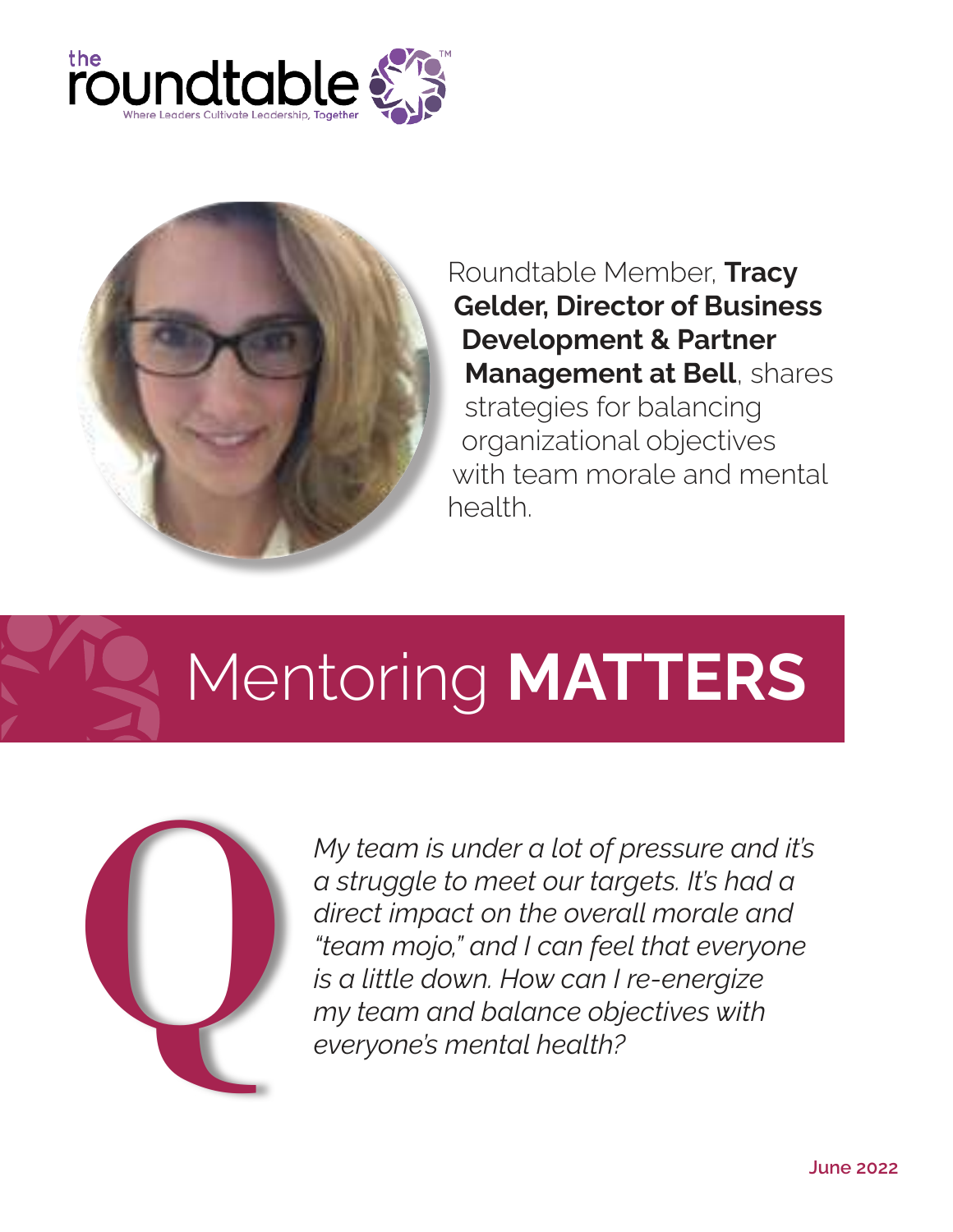## Tracy's Point of View

I think it is important to put myself in the shoes of your team members. Feeling down can lead to feeling bored and isolated. And that stress can have a negative impact on team morale. You need to turn it around, and help the team get their mojo back.

It sounds simple, but happiness has been proven to be a key driver of producing results. Recognizing there is a disconnect between where your team is now and the "sweet spot" of a happy, productive team is the first step.

Engaging the team to generate ideas on how to create a more positive work environment can be very empowering. It also shows the team that you get it, you understand, and you feel it too. This itself is a positive move. There will be collaboration, ideas shared, and likely some laughs.

## *7 Tips to Improve Morale*

As a leader, you can model positivity and impact your team. Some of the following strategies and tactics seem very simple yet yield substantial outcomes.

- **1. Morning coffee chats**. Kick off your day with declaring your top 3 priorities. Invite your team to do the same. This small daily act can help to keep everyone grounded and focused on the task at hand.
- **2. Get out and walk**. Exercise is linked to mood. Where you can, get out and about for meetings that don't require a screen. Holding an in-person team meeting? Why not get out of the building and go to your local park or coffeeshop patio?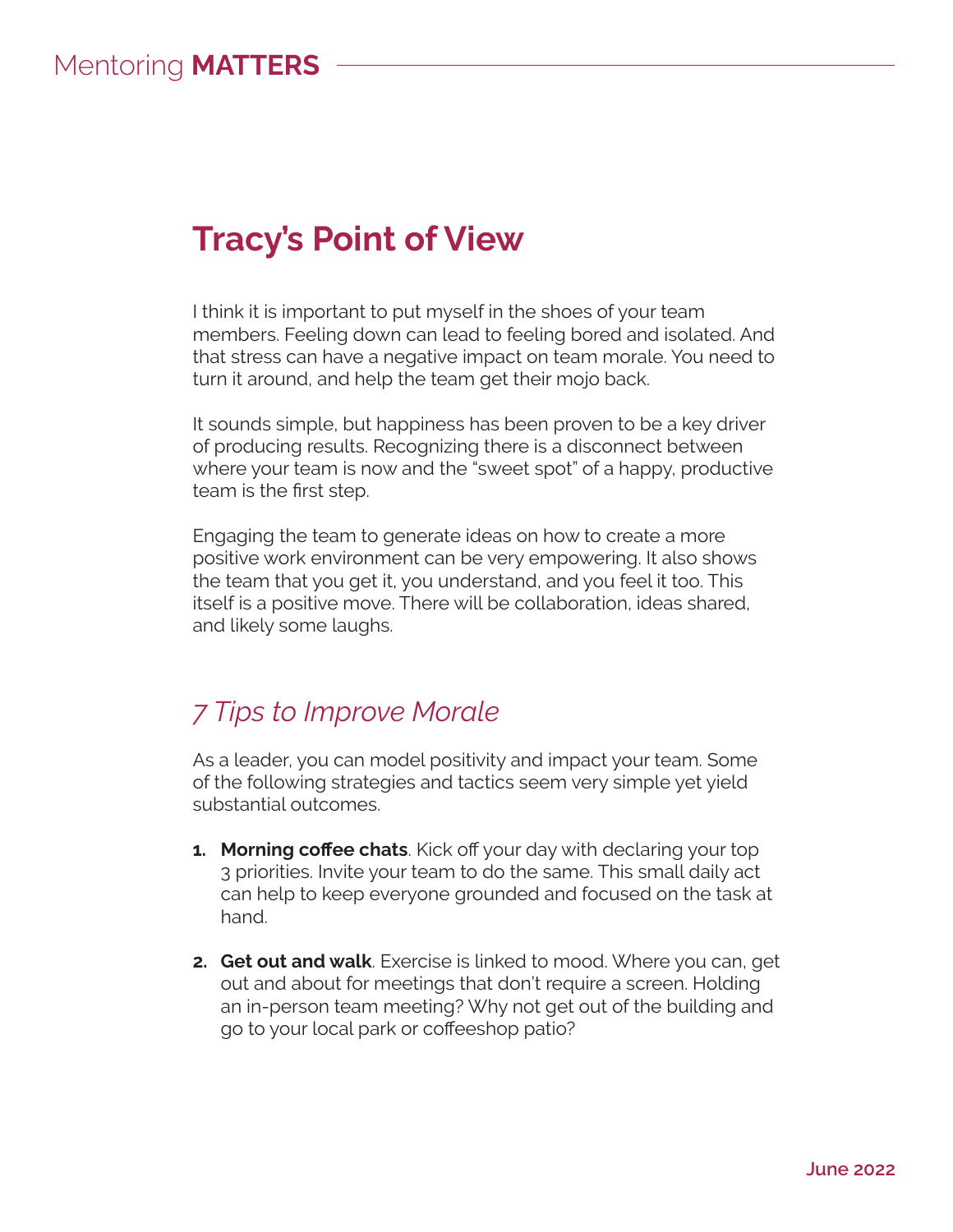- 3. Focus on outcomes with clear targets. Satisfaction in achieving a goal definitely boosts and builds confidence. Making sure everyone knows the goal, their role and the timeframe are all key in helping to achieve your targets.
- 4. Celebrate victories. An email, a call, a shout-out, etc. whatever you do, make sure you recognize a move in the right direction and individual and group milestones. It helps lighten the mood and creates team spirit.
- 5. Safe space to share. Creating connection builds trust. When team members can find shared passions or goals it benefits the team as a whole as well as overall morale. Encourage collaboration between team members to help them build these relationships.
- **6. Create separation at the end of the day**. Balancing work and home time is so tough considering how connected we are with our devices. It is important for us to recognize that an afterhour email can inadvertently push stress on the recipient. Work together with your team to create a set of team boundaries so everyone knows the rules and feels good about carving out separate work and home lives.
- **7. Change how your show up to your meetings.** Meetings are generally viewed as boring, time-wasting affairs. So, change them up, and make sure they are short, sharp and succinct. Consider cutting your meetings from 60 minutes to 45 minutes. Or change the venue, add in an element of fun, or even a short one-minute guided meditation. Who knows, the team might start to really look forward to the next meeting.

Finally, I would say, keep it real. Be authentic. It is important for your team to see you for your real self. When we can be vulnerable as leaders, we contribute to a stronger internal culture were people are more open and feel safe to bring their whole selves to work.